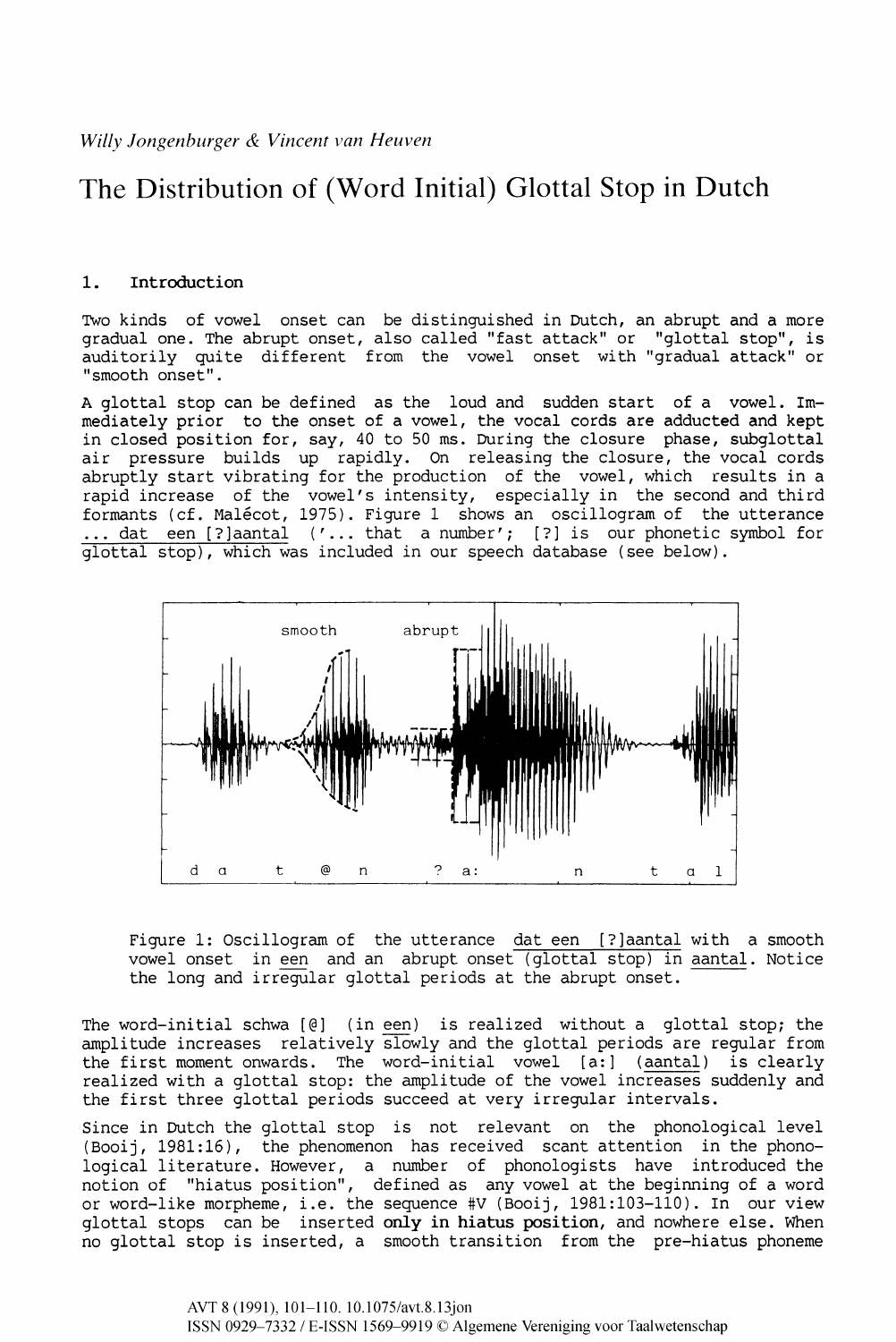into the hiatus vowel must be secured, either by resyllabifying a pre-hiatus consonant or by linking two vowels across the hiatus (cf. van Heuven & Hoos, 1991). Resyllabification/hiatus deletion and glottal stop insertion are therefore mutually exclusive choices.

Publications on other languages (e.g., Malécot, 1975), show that the distribution of (word-initial) glottal stop may be rule-governed. The present study was set up to shed more light on this issue for Dutch.

This study was motivated by our wish to improve the quality of the text-tospeech system for Dutch, which is being developed in the national research programme Analysis and Synthesis of Speech (ASSP). This programme is geared towards generating high quality speech synthesis while modeling the speaking behaviour of a single professional speaker PB (Philip Bloemendal, who is known as the former newsreader of the Dutch cinema news-bulletin). Our assumption is that intelligibility and naturalness of the synthetic speech can be improved by inserting glottal stops in the same positions where the human speaker produces them. We therefore analysed glottal stop distribution in a corpus of continuous prose read by PB in order to extract the optimal rule(s) for Dutch glottal stop insertion.

The structure of this paper is as follows. In §2 five factors that are potentially relevant to the glottal stop distribution are identified and discussed. §3 outlines the methodology of the research, and results are presented and discussed in §4. In §5, finally, a provisional rule schema will be given optimally covering the distribution of the glottal stop in Dutch.

# **2. Factors influencing the distribution of the glottal stop**

We assume that the glottal stop distribution depends on two groups of factors. Firstly, physiological restrictions of the speech organs may lead to glottal stop insertion, such that the distribution of the glottal stop is partly based on considerations of speech comfort. Secondly, we propose that glottal stop insertion can be predicted in cases where the glottal stop may simplify word recognition for the listener, when the glottal stop can serve as an overt word boundary marker (Quené, 1989). In all, we shall consider five factors in this study that may influence glottal stop insertion; three of these serve the speaker's comfort, the remaining ones are motivated by potential ease of listening.

## **2.1. Factors motivated by ease of speaking**

## **Prosodic pause preceding an initial vowel**

Just before phonation resumes after a speech pause there is a speech initiation gesture: the soft palate is raised and the vocal cords are adducted. Because of the recent intake of air, subglottal air pressure will be much larger than oral air pressure. When no inhalation of air takes place during a speech pause, the vocal cords are closed tightly for a period of time between 200 and 500 ms, trapping what air remains in the lungs, so that considerable subglottal air pressure can build up. Given the significant difference in air pressure below and above the glottis after both types of pause, we anticipate a sudden and rather violent onset of vocal cord vibration at the beginning of a post-pausal vowel. If no pause precedes, the vowel onset will be smooth and **well controlled.** 

# **The voicing feature of the preceding phoneme**

Krech (1968) found a correlation between the voicing feature of the phoneme preceding an initial vowel and the occurrance of a glottal stop. Her data show that in German more glottal stops are found after voiceless than after voiced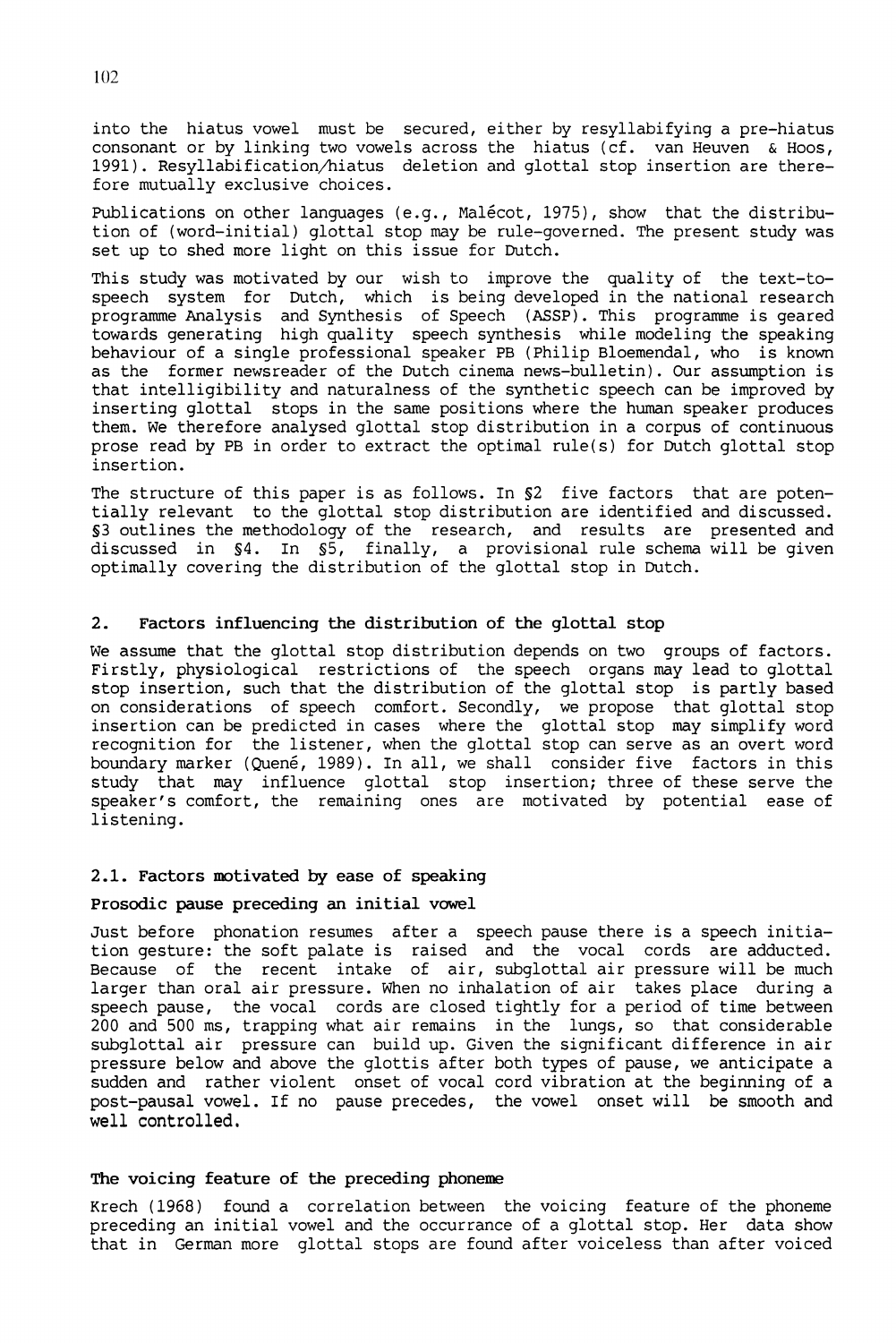speech sounds. Although we have difficulty understanding why this effect should apply, it seems a reasonable course of action to check whether the same regularity can be found in Dutch.

# Prominence of syllables

Stressed syllables are articulated more precisely and energetically than unstressed syllables. It appears that in German (Krech, 1968) as well as in French (Malécot, 1975) glottal stops are more often inserted in a stressed syllable than in an unstressed syllable. Therefore, we included presence versus absence of stress on the syllable containing the initial vowel as a third factor in our study.

# 2.2. Factors motivated by ease of listening

# Phonotactic restrictions on separating an onset

Phonotactic restrictions limit the possible combinations of speech sounds in a word or syllable. These restrictions potentially serve the listener in tracing (word) boundaries. When, for example, a Dutch listener hears the sequence [..rmdr..], he knows that this combination of phonemes is phonotactically not in order, and must contain a word boundary (#) in the middle : [..rm#dr..] (the segmentations ..r#mdr.. and ..rmd#r.. do not lead to legal onset and offset consonant clusters).

Quené (1989) has shown that speakers tend to provide acoustic boundary markers only when other (for instance phonotactic) means facilitating boundary detection are relatively weak. Since the occurrance of the glottal stop in Dutch is restricted to the beginning of words (or at least morphemes), hearing a glottal stop is a sure sign that a new word (or morpheme) has just begun. In line with Quené's (1989) findings we predict that speakers will preferably realise a glottal stop in cases where word boundary ambiguity cannot be solved by other means (e.g., when phonotactic restrictions fail). For instance, the utterance bijt eer ('bite before' is normally pronounced as [beite:r]. The phonotactic restrictions of Dutch allow two segmentations: [beit#e:r] and [bei#te:r]. The speaker may assist the listener by inserting a glottal stop before the initial vowel [e:r] as a boundary marker, so that the listener will understand that bijt eer rather than bij teer ('near tar') is intended.

We shall differentiate between three word segmentation possibilities:

- (i) a sound sequence can be segmented only in one manner, as in, e.g., the sequence of er ('if there'): [ofer]. In Dutch a word cannot end in a short vowel  $[$   $]$ .
- (ii) a sound sequence can be segmented in more than one way, but no incorrect onset leads to an existing syllable, for instance: woorden uitspreken articulate words' is pronounced as [wo:rd@nAytspre:k@n]; the [n] can be legally parsed as a syllable onset, but nuit is not an existing (word initial) syllable in Dutch.
- (iii) a sequence can be parsed in more than one way and the new onsets all lead to an existing initial syllable in Dutch, e.g., zijn eigen ('his own') [zein#ei $\gamma$ @n] can also be parsed as [zei#nei $\gamma$ @n] ('they tend').

We assume that sound sequences that can be segmented plausibly in more than one way, will cause more confusion for the listener. If the speaker inserts glottal stops on purpose, so as to facilitate word segmentation and recognition as supposed by Quené (1989), more glottal stops are expected for boundaries of type (iii) than for (ii) than for (i).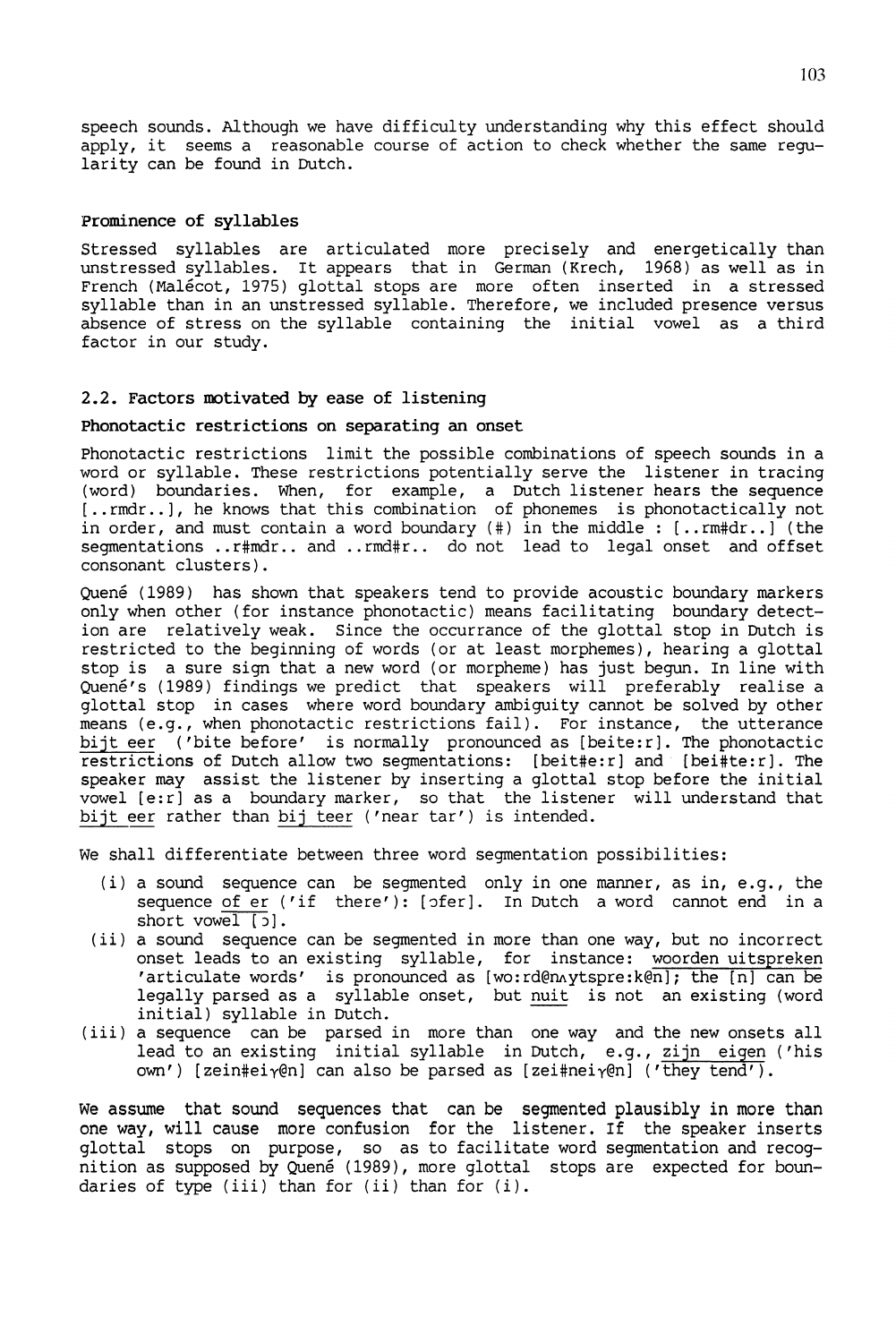## **Word length**

The length of a word, too, potentially influences glottal stop insertion. Polysyllabic words can typically be recognized long before the listener has heard the whole word. In order to recognize the word elephant the listener need only hear the initial sound sequence eleph, since there are simply no other words in the (English) lexicon that begin with this sequence. Short (especially monosyllabic) words such as man should, in order to be recognized, be heard in their entirety. Moreover, the listener has to make certain that the speaker was not actually pronouncing the first syllable of a longer word, e.g., manual. As a result, establishing word boundaries in a sequence of short words is more difficult than in long words (Nooteboom, 1985; Scharpff, 1987; Scharpff & van Heuven, 1988). Assuming that the speaker aims to assist his listener, a glottal stop (marking the onset of a new word) will be inserted sooner after a monosyllabic word (or in between two monosyllabic words) than after a longer word (or in between long words)

# **3. Method**

The corpus we examined contained approximately 1,500 words of text, divided into a number of short coherent pieces of prose, typically taken from newspaper editorials or magazine columns. These texts are part of a larger speech database that is currently under construction. All the positions in the text where a glottal stop could potentially be realised (cf.  $\S1$ ), i.e., all the hiatus positions, were automatially marked by extending and executing a rule-based letter-to-sound conversion routine (Berendsen, Langeweg & van Leeuwen, 1986) using the phonological rule compiler Toolip (van Leeuwen, 1989). In this way 424 hiatus positions were identified.

The first author then listened to the corresponding speech materials, and indicated for each hiatus position whether or not a glottal stop had actually been realised (dependent variable). Only in the (few) cases where the first author felt uncertain, a joint decision was taken by both authors together, after visual inspection of the waveform.

Next, each hiatus position in the corpus was scored in terms of the five factors (independent variables) identified in §2. We shall now briefly explain how the relevant information was collected.

- 1. In order to establish whether a hiatus position was preceded by a **speech pause** we examined the relevant portions of the waveform. An interruption of a fluent utterance had to be longer in duration than 200 ms in order to be scored as a speech pause.
- 2. Whether the pre-hiatus sound was **voiced or voiceless** was determined by referring to the phonemic transcription of the corpus. Obstruents preceding hiatus position are voiceless, whereas all other sounds were considered voiced. Vowels and other sonorants were scored separately.
- 3. The initial syllable of a polysyllabic word was scored as prominent if it has lexical (main) stress. If the main stress was elsewhere in a polysyllabic word the initial syllable was considered non-prominent. However, lexical stress is ill-defined for monosyllabic words, since there is no strong/weak-opposition. We used the computer implemented algorithm PROS (Quené & Kager, 1990) to determine for each monosyllabic word containing a hiatus position whether it would be accented or not. Typically, (monosyllabic) content words are assigned accent by this algorithm, whereas function words are not. Although this procedure may have led to an occasional infelicitous choice, it has the advantage of being explicit and automatic.
- 4. The context surrounding each hiatus position was examined in terms of phonotactic ambiguity. Three categories were allowed as defined above.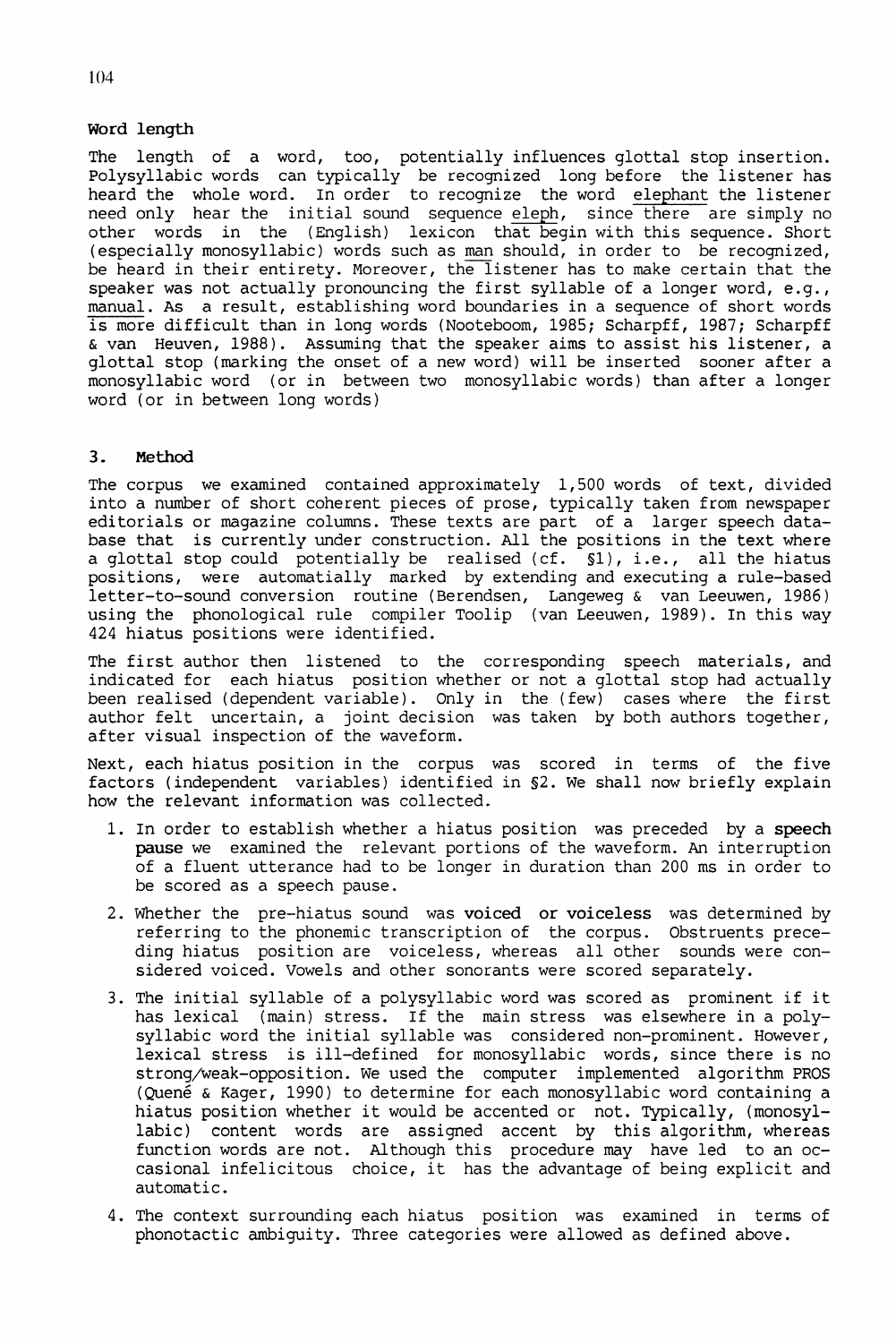5. Word length of the target word (i.e., containing the hiatus position) and its left neighbour were scored separately as either monosyllabic or polysyllabic; four categories resulted.

#### **4. Results and preliminary conclusions**

The corpus contained 424 hiatus positions. Twenty-seven of these occurred word-internally, in words such as re[?]ageren ('react'), spreek[?]onderwijs ('speech training'). The distribution of glottal stop is probably different within words than across (orthographic) word boundaries, so that these 27 cases would have to be studied separately. This number is so small that no useful conclusions could ever be drawn; we therefore decided not to analyse these cases, and to concentrate on the remaining 397 hiatus positions at the beginning of orthograhic word forms.

A first breakdown of the counts reveals that glottal stops are realised by PB in 56% of the hiatus positions, which is more or less a random distribution. Let us now examine the effects of each of the factors in the design separately.

## **Effect of speech pause preceding hiatus**

The effect of presence versus absence of a speech pause immediately preceding the hiatus position is apparent from table 1.

**Table 1:** Effect of a preceding speech pause (presence versus absence) on distribution of glottal stop (glottal stop inserted or not). Both absolute and relative frequencies are given (re. row totals). The significance of bias in the row distributions is specified (binomial test, two-tailed).

|                 |                 | applied     | not<br>applied | Row<br>Total |                 |
|-----------------|-----------------|-------------|----------------|--------------|-----------------|
| after pause     |                 | 81<br>100.0 | 0<br>0         | 81<br>20.4   | .01<br>р        |
| not after pause |                 | 142<br>44.9 | 174<br>55.1    | 316<br>79.6  | .08<br>р<br>$=$ |
|                 | Column<br>Total | 223<br>56.2 | 174<br>43.8    | 397<br>100.0 |                 |

# glottal stop insertion

It appears from Table 1 that a glottal stop is invariably inserted after a speech pause  $(p<.01)$ . When no pause precedes the initial vowel, i.e., when the hiatus position occurs somewhere in the middle of a phonological phrase, we observe no regularity. For this category of hiatus positions, glottal stops are realised more or less at random. However, one or more of the remaining factors in the design may narrow down the choice further.

# **Effect of pre-hiatus phoneme**

A crosstabulation of realisation of glottal stop by type of pre-hiatus phoneme is provided in table 2 (note that the 81 cases of hiatus after a speech pause have been left out of this table).

If all sonorants (voiced consonants and vowels alike) are lumped together, the distribution of the glottal stop after this class of sounds is more or less random (97 cases realised versus 82 cases not realised). Voiceless phonemes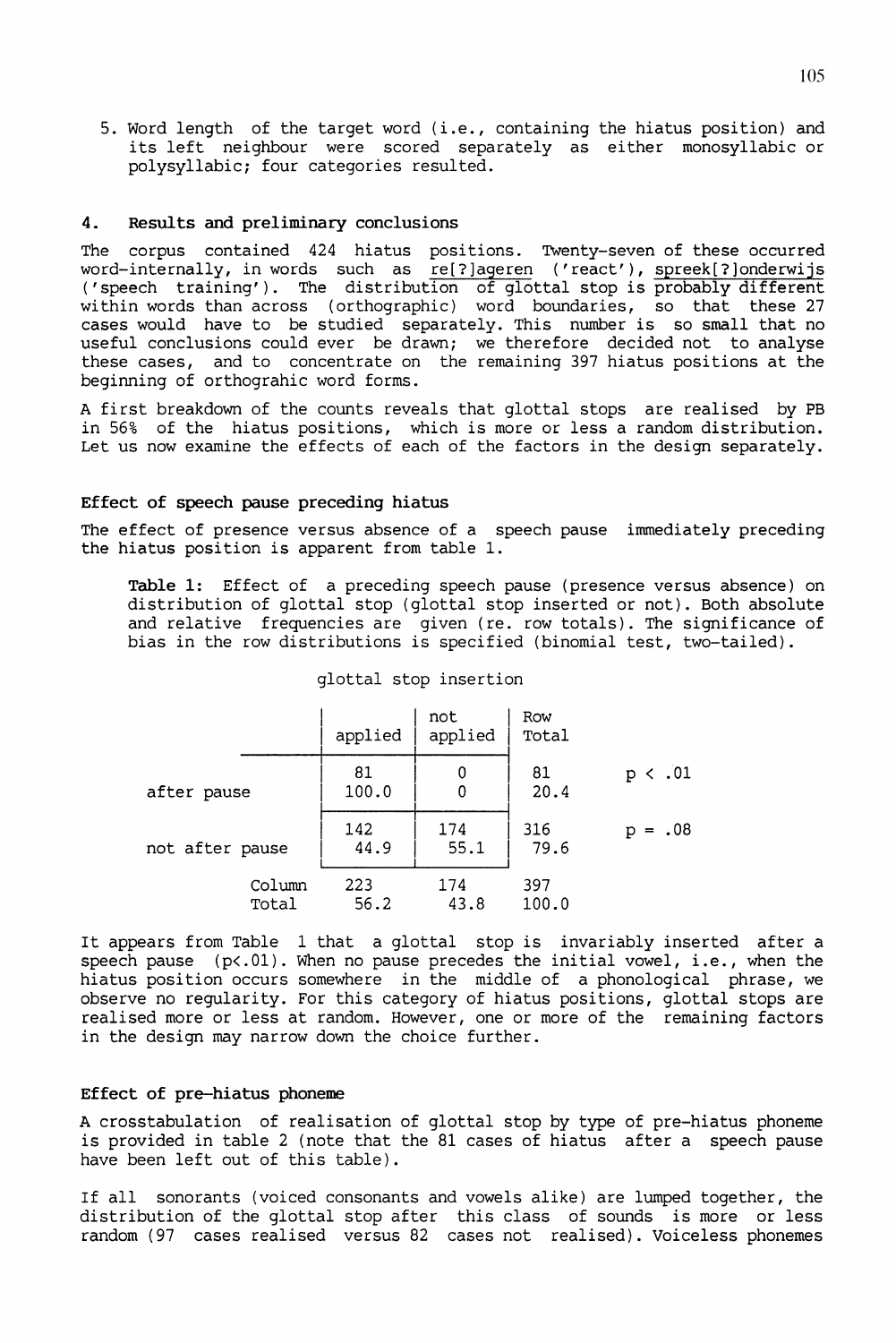preceding the hiatus position, however, seem to block glottal stop insertion (only 33% realised). The predictive power of this factor may be enhanced by separating off vowels from the general class of sonorants. The hiatus position following a vowel tends to be filled by a glottal stop (74% realised). Glottal stops are then distributed at random for the third category: the sonorant consonants (45% realised).

**Table 2:** Effect of sonorance (vowel, sonorant consonant, voiceless obstruent) of pre-hiatus phoneme on distribution of glottal stop (excluding post-pausal hiatus positions); further see table 1.

|                   | applied | not<br>applied | Row<br>Total |              |
|-------------------|---------|----------------|--------------|--------------|
| after (voiceless) | 45      | 92             | 137          | $p \lt .01$  |
| obstruent         | 32.8    | 67.2           | 43.4         |              |
| after (voiced)    | 54      | 67             | 121          | $p = .28$    |
| sonorant          | 44.6    | 55.4           | 38.2         |              |
| after (voiced)    | 43      | 15             | 58           | $p \lt 0.01$ |
| vowel             | 74.1    | 25.9           | 18.4         |              |
| Column            | 142     | 174            | 316          |              |
| Total             | 44.9    | 55.1           | 100.0        |              |

glottal stop insertion

It would appear from these data that glottal stops are more likely to be realised after vowels than after sonorant consonants than after obstruents. This effect runs counter to the German data reported by Krech (1968), whose hypothesis seemed unmotivated to us all along (see above).

# **Effect of prominence of syllable containing hiatus**

Table 3 presents a crosstabulation of glottal stop realisation by the prominence of the syllable that contains the hiatus position. The 81 cases of hiatus after a speech pause have been left out of this table.

**Table 3:** Effect of prominence versus non-prominence of syllable containing hiatus position on distribution of glottal stop; further see table 2.

|                              |                 | applied     | not<br>applied | Row<br>Total |                                          |
|------------------------------|-----------------|-------------|----------------|--------------|------------------------------------------|
| in prominent<br>syllable     |                 | 78<br>69.6  | 34<br>30.4     | 112<br>35.4  | .01<br>$\left\langle \right\rangle$<br>D |
| in non-prominent<br>syllable |                 | 64<br>31.4  | 140<br>68.6    | 204<br>64.6  | .01<br>р                                 |
|                              | Column<br>Total | 142<br>44.9 | 174<br>55.1    | 316<br>100.0 |                                          |

glottal stop insertion

These data reveal a significant, yet moderate effect of the prominence of the syllable containing the initial vowel. Generally, the hiatus is filled by a glottal stop in 70% of the prominent syllables, and, quite symmetrically, in only 30% of the non-prominent syllables.

106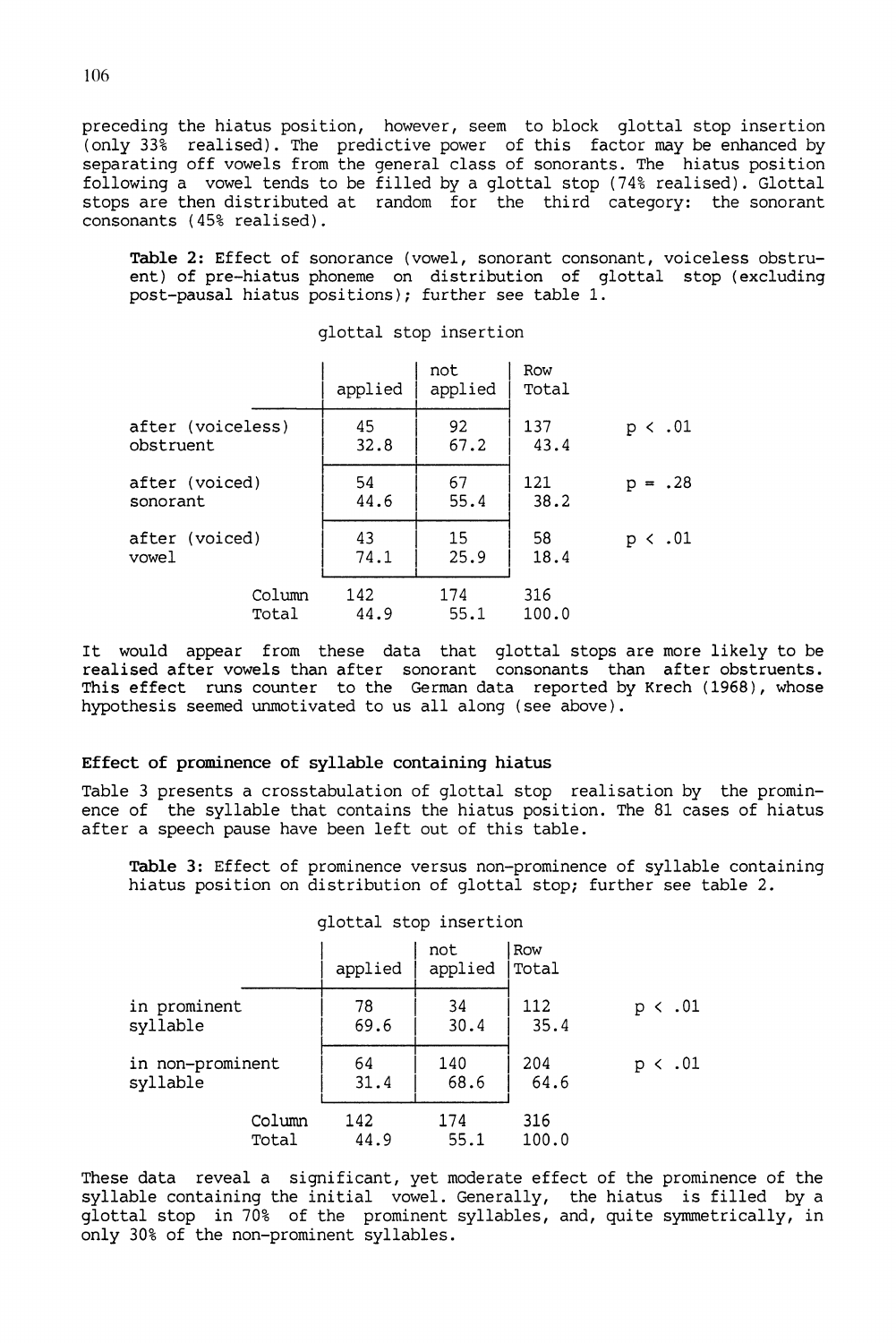#### **Effect of word boundary ambiguity due to phonotactic contraints**

Table 4 presents the distribution of glottal stops broken down by the three types of word boundary ambiguity identified in §3 sub 4. Note that in this table we have left out the 58 cases after a vowel. The distribution of glottal stops in W-sequences, given above in table 2, runs counter to that in the CVsequences, and would obscure any effects of word boundary ambiguity in the latter set. The cases after a pause (N=81) have also been left out.

**Table 4:** Effect of status of syllable onset ambiguity (as defined by phonotactic restrictions, see text) on distribution of glottal stop (excluding W-sequences); further see table 2.

|                        | applied | not<br>applied | Row<br>Total |           |
|------------------------|---------|----------------|--------------|-----------|
| no onset can           | 52      | 80             | 132          | $p = .02$ |
| be separated           | 39.4    | 60.6           | 51.2         |           |
| onset can be separated | 15      | 24             | 39           | $p = .20$ |
| no existing syllable   | 38.5    | 61.5           | 15.1         |           |
| onset can be separated | 32      | 55             | 87           | $p = .02$ |
| existing syllable      | 36.8    | 63.2           | 33.7         |           |
| Column                 | 99      | 159            | 258          |           |
| Total                  | 38.4    | 61.6           | 100.0        |           |

glottal stop insertion

Disappointingly, there is simply no effect at all due to the different types of word boundary ambiguity. In this subset of the data, hiatus positions are filled by glottal stops in 37 to 39 percent of the cases. Presumably, Bloemendal (or any other Dutch speaker) does not use his implicit knowledge of phonotactic restrictions on word segmentation: he does not insert glottal stops in order to prevent confusion for the listener.

# **Effect of word length**

In Table 5 we present the results for four possible word length combinations; note that we left out the 81 cases after a pause.

It is quite clear from table 5 that the length of the words surrounding the hiatus position exerts an effect on the distribution of the glottal stop. If the word containing the hiatus vowel is a monosyllable, chances of a glottal stop being realised are slender: 31%. However, when the hiatus vowel occurs at the onset of a longer word, the incidence of glottal stops rises remarkably: 76 (72%) realised versus 29 (18%) not realised. Only for hiatus vowels in long words does the length of the preceding word make an independent contribution. The chance of a glottal stop is diminished by about 10% when the preceding word is monosyllabic, but increased if the preceding word is longer.

Although an effect was predicted in §2.2 for the preceding word, we could not foresee that it would be weaker than the effect of the length of the word containing the hiatus vowel, nor that preceding word length is irrelevant when the hiatus word itself is a monosyllable.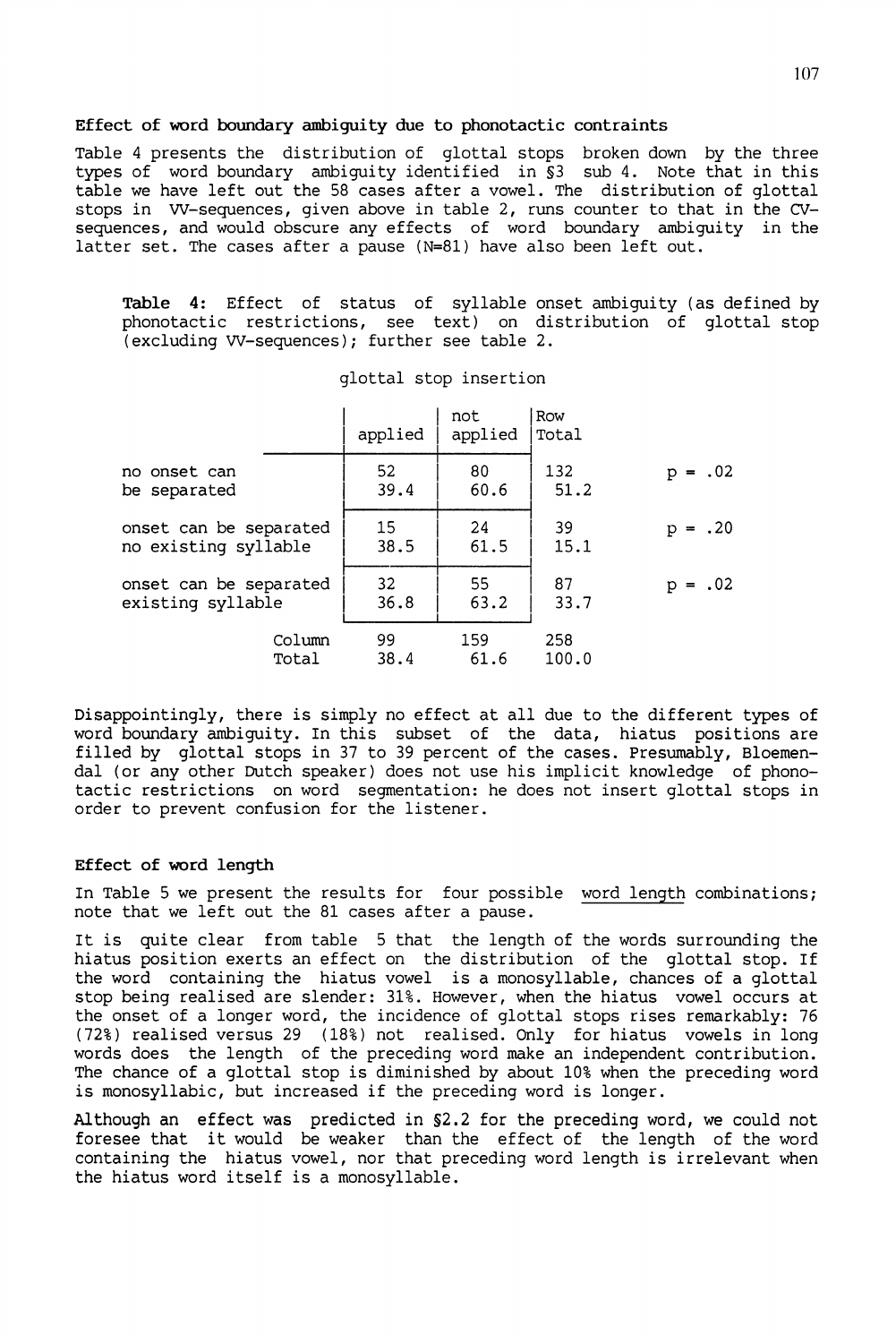**Table 5:** Effects of length (monosyllabic vs. polysyllabic) of pre-hiatus and hiatus word on distribution of glottal stop; further see table 2.

|                |                 | applied     | not<br>applied | Row<br>Total |             |
|----------------|-----------------|-------------|----------------|--------------|-------------|
| mono-monosyll. |                 | 45<br>30.4  | 103<br>69.6    | 148<br>46.8  | $p \lt .01$ |
| poly-monosyll. |                 | 21<br>33.3  | 42<br>66.7     | 63<br>19.9   | $p = .01$   |
| mono-polysyll. |                 | 45<br>65.2  | 24<br>34.8     | 69<br>21.8   | $p = .02$   |
| poly-polysyll. |                 | 31<br>86.1  | 5<br>13.9      | 36<br>11.4   | $p \lt .01$ |
|                | Column<br>Total | 142<br>44.9 | 174<br>55.1    | 316<br>100.0 |             |

## glottal stop insertion

## **5. Towards an integrated model** of **glottal stop distribution**

In our final section we shall attempt to formulate a simplified decision algorithm that will allow us to optimally determine whether a hiatus position will or will not be filled by a glottal stop, depending on the combination of context features. In §4 we have examined the effects of five potentially relevant factors separately. Clearly, one factor proved totally worthless, viz., the possibility of reducing word boundary ambiguity. A comprehensive model of the glottal stop distribution need not take this factor into account. Second, the effect of a prededing speech pause was clear cut: whenever a hiatus occurs after a speech pause it will be filled by a glottal stop; any other considerations are irrelevant here. A similar hierarchical ordering of decision criteria was established on a lower level, viz. for the effects of the length of the word preceding and following the hiatus position. The optimal model (concise yet efficient) would therefore contain the effects of and interactions between (i) speech pause, (ii) sonority of the pre-hiatus phoneme, (iii) prominence of the hiatus vowel and (iv) length of the words preceding and following the hiatus position. Table 6 contains the optimal model.

Notice, first of all, that - in our corpus - hiatus positions never occur at the onset of unstressed syllables in polysyllabic words. Therefore the wordlength factor need not be specified for unstressed hiatus positions. Although this table is normally taken as the input to probabilistic rules (so called "variable rules"), we are only interested in generating deterministic rules from it. Variable rules have no application in text-to-speech systems. Therefore the criterion for glottal stop insertion was simply set at 50%: if for a particular combination of factor levels the number of glottal stops exceeded 50%, we assume that glottal stop insertion is the rule for this category ("rule on"), if the number remains below threshold, glottal stop insertion is taken to be inapplicable ("rule off").

The performance of this model is reasonable: the model predicts the insertion of a glottal stop correctly in 180 of the 223 times that speaker PB actually used **a** glottal stop (81% correct), and it correctly predicts that a glottal stop should not be inserted in 130 of the 174 hiatus positions that were not filled by PB (75% correct). Overall performance of the model is at 78% correct. This performance is much better than chance, even if we allow for the fact that the chance distribution is .56/.44 (cf. table 1) rather than .50/.50.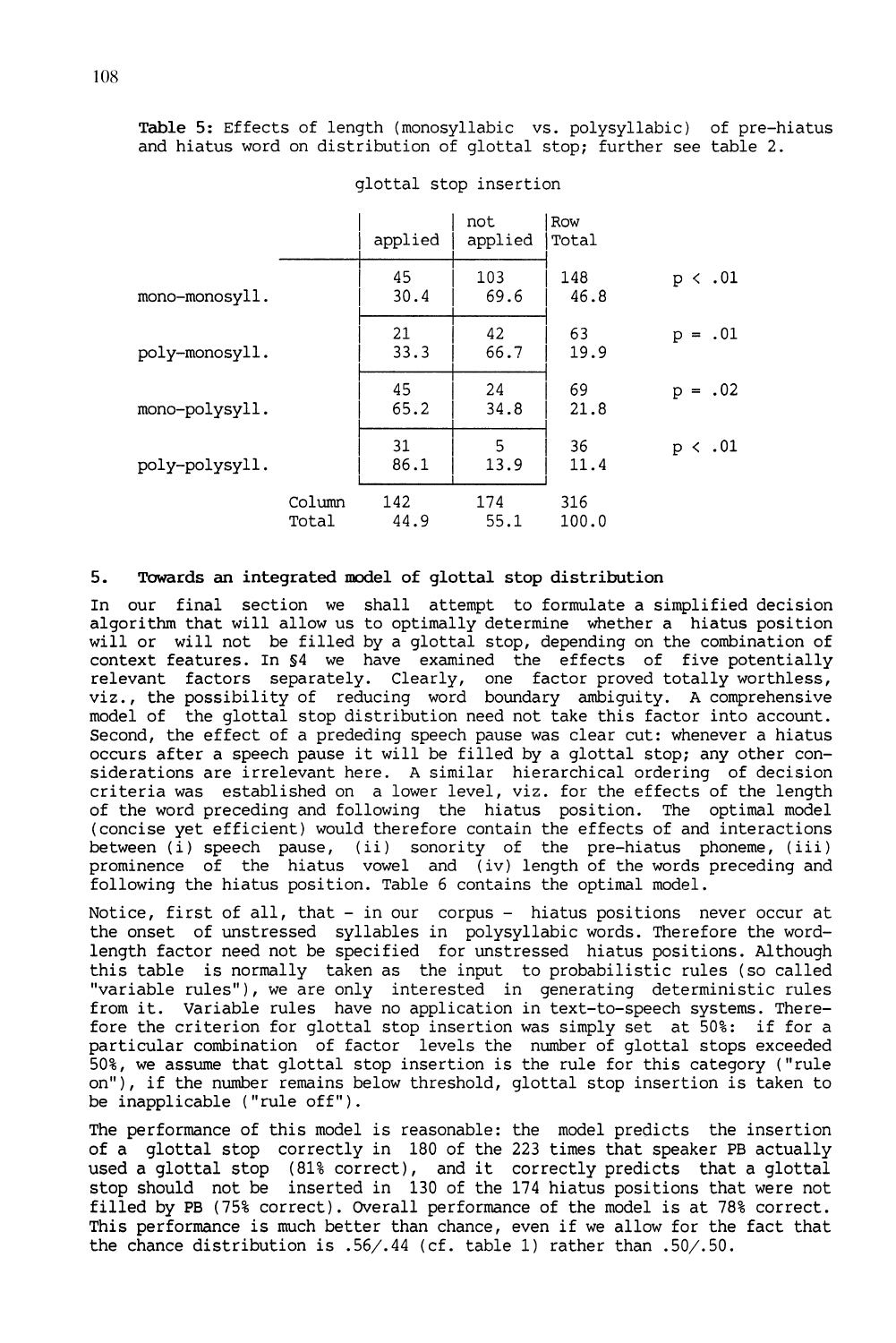With marginal loss of performance the model can be expressed in terms of a single linguistic rule:

insert a glottal stop in hiatus position except at the onset of a nonprominent syllable not preceded by a speech pause (I-domain boundary).

This deterministic rule predicts the distribution of the glottal stop correctly in 308 of the 397 hiatus positions in the PB-speech corpus (78% correct). This is a lot better than the phonological rule that inserts a glottal stop in any hiatus position (this would perform at 56% correct), but a lot of additional work is required if we want to come up with rules that score close to 100%.

**Table** 6: Effects of pause (speech pause preceding hiatus), degree of sonority of phoneme preceding hiatus (obstruent, sonorant, vowel), stress on hiatus vowel, and word length (1: hiatus word short; 2: hiatus word long, pre-hiatus word short;  $3:$  both words long) on distribution of glottal stop (insertion yes/no). If glottal stop is realised in more than 50% of the cases (%ins) the insertion rule is considered to be on, else off. The number of erroneous applications is specified (errors).

| pause     | sonor      | stress    | len                                        | yes           | no                                  | %ins            | rule            | errors                                     |
|-----------|------------|-----------|--------------------------------------------|---------------|-------------------------------------|-----------------|-----------------|--------------------------------------------|
| $\ddot{}$ |            |           |                                            | 81            | 0                                   | 100             | on              | 0                                          |
|           | obs        | $\ddot{}$ | $\mathbf{1}$<br>$\frac{2}{3}$              | 5<br>10<br>8  | 13<br>8<br>0                        | 28<br>56<br>100 | off<br>on<br>on | 5<br>8<br>$\mathbf 0$                      |
|           |            |           |                                            | 22            | 71                                  | 24              | off             | 22                                         |
|           | son        | $\ddot{}$ | $\mathbf{1}$<br>$\frac{2}{3}$              | 8<br>21<br>9  | 4<br>13<br>4                        | 67<br>69<br>62  | on.<br>on<br>on | 4<br>13<br>4                               |
|           |            |           |                                            | 16            | 46                                  | 26              | off             | 16                                         |
|           | <b>VOW</b> | $\ddot{}$ | $\begin{array}{c} 1 \\ 2 \\ 3 \end{array}$ | 4<br>14<br>14 | $\overline{2}$<br>3<br>$\mathbf{1}$ | 67<br>82<br>93  | on<br>on<br>on  | $\begin{array}{c} 2 \\ 3 \\ 1 \end{array}$ |
|           |            |           |                                            | $11\,$        | 9                                   | 55              | on?             | 9                                          |
| Σ         |            |           |                                            | 223           | 174                                 |                 |                 | 87                                         |

# **Acknowledgement**

This work was supported by the Speech Technology Foundation, which is funded by the Netherlands Stimulation Project for the Information Sciences, SPIN. We thank Hugo Quené for ideas and discussion. Automatic generation of hiatus positions was done in collaboration with Anneke Nunn.